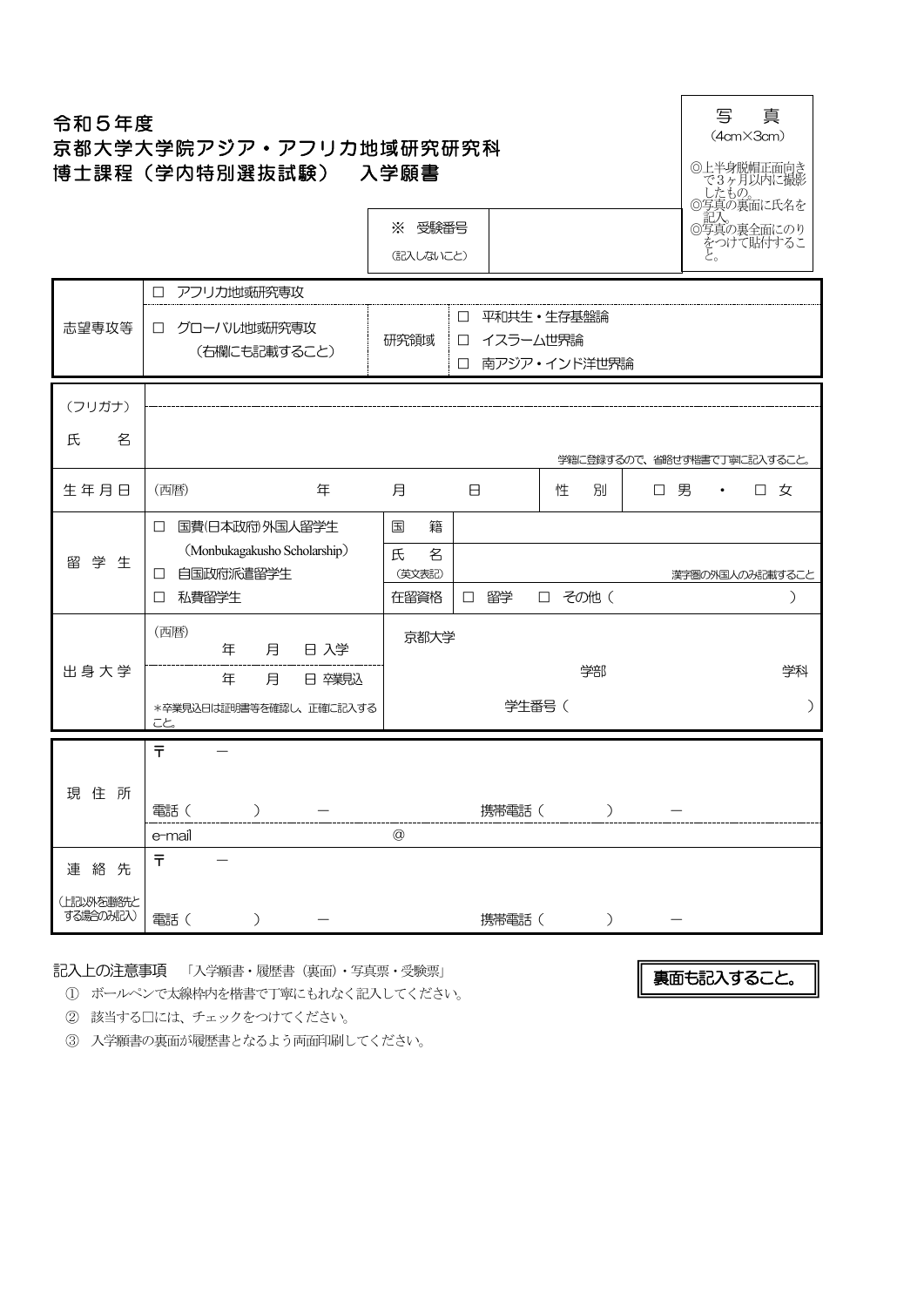## 履歴書(Curriculum Vitae)

| フリガナ          |             |       |            |             |                   |              |
|---------------|-------------|-------|------------|-------------|-------------------|--------------|
| 氏名            |             |       |            |             | 国籍<br>Nationality |              |
| Name in full  | Family Name |       | First Name | Middle Name |                   |              |
| 生年月日          | 年           | 月     | 日          | 才<br>年齢 Age | 性別                | 男 Male       |
| Date of Birth | Year        | Month | Day        |             | <b>Sex</b>        | $\pm$ Female |

### ◇ 学歴(Educational Background)

|                               | 校名所在地<br>学<br>Name and Address of School                     | 正規の<br>修学年数<br>Officially<br>Required<br>Years for<br>Graduation |      | 入学及び卒業年月<br>Year and Month of<br><b>Entrance</b> and<br>Completion<br>Year | Month    | yrs | 修学年数<br>Period of<br>Schooling<br>You Have<br>Attended<br>month | 学位・資格<br>専攻科目<br>Diploma or<br>Degree<br>Awarded,<br>Major subject |
|-------------------------------|--------------------------------------------------------------|------------------------------------------------------------------|------|----------------------------------------------------------------------------|----------|-----|-----------------------------------------------------------------|--------------------------------------------------------------------|
| 初等教育                          | 学校名                                                          | 年                                                                | 入学   |                                                                            |          |     |                                                                 |                                                                    |
| <b>Elementary Education</b>   | Name                                                         |                                                                  | from |                                                                            |          |     |                                                                 |                                                                    |
| 小学校                           | 所在地                                                          | yrs                                                              | 卒業   |                                                                            |          |     |                                                                 |                                                                    |
| <b>Elementary School</b>      | Location                                                     |                                                                  | to   |                                                                            |          |     |                                                                 |                                                                    |
| 中等教育                          | 学校名                                                          | 年                                                                | 入学   |                                                                            |          |     |                                                                 |                                                                    |
| Secondary Education           | Name                                                         |                                                                  | from |                                                                            |          |     |                                                                 |                                                                    |
| 学校<br>中                       | 所在地                                                          | <b>yrs</b>                                                       | 卒業   |                                                                            |          |     |                                                                 |                                                                    |
| Lower Secondary School        | Location                                                     |                                                                  | to   |                                                                            |          |     |                                                                 |                                                                    |
|                               | 学校名                                                          | 年                                                                | 入学   |                                                                            |          |     |                                                                 |                                                                    |
| 高等学校                          | Name                                                         |                                                                  | from |                                                                            |          |     |                                                                 |                                                                    |
| <b>Upper Secondary School</b> | 所在地                                                          | yrs                                                              | 卒業   |                                                                            |          |     |                                                                 |                                                                    |
|                               | Location                                                     |                                                                  | to   |                                                                            |          |     |                                                                 |                                                                    |
| 高等教育                          | 学校名<br>京都大学                                                  | 年                                                                | 入学   |                                                                            |          |     |                                                                 |                                                                    |
| <b>Higher Education</b>       | Name                                                         | <b>yrs</b>                                                       | from |                                                                            |          |     |                                                                 |                                                                    |
| 天<br>学                        | 所在地                                                          |                                                                  | 卒業   |                                                                            |          |     |                                                                 |                                                                    |
| Undergraduate Level           | Location                                                     |                                                                  | to   |                                                                            |          |     |                                                                 |                                                                    |
|                               | 学校名                                                          | 年                                                                | 入学   |                                                                            |          |     |                                                                 |                                                                    |
| 大学<br>院                       | Name                                                         | yrs                                                              | from |                                                                            |          |     |                                                                 |                                                                    |
| <b>Graduate Level</b>         | 所在地<br>Location                                              |                                                                  | 修了   |                                                                            |          |     |                                                                 |                                                                    |
|                               |                                                              |                                                                  | to   |                                                                            |          |     |                                                                 |                                                                    |
|                               | 以上を通算した全学校教育修学年数<br>Total years of schooling mentioned above | 年                                                                |      |                                                                            | 合計 Total |     |                                                                 |                                                                    |
|                               |                                                              | yrs                                                              |      |                                                                            |          |     |                                                                 |                                                                    |
|                               | 学校名                                                          | 年                                                                | 入学   |                                                                            |          |     |                                                                 |                                                                    |
| 究<br>生<br>研                   | Name                                                         |                                                                  | from |                                                                            |          |     |                                                                 |                                                                    |
| Research<br>Student           | 所在地                                                          | <b>yrs</b>                                                       | 卒業   |                                                                            |          |     |                                                                 |                                                                    |
|                               | Location                                                     |                                                                  | to   |                                                                            |          |     |                                                                 |                                                                    |

## ◇ 職歴(Employment Record. Begin with the Most Recent Employment, If Applicable)

| 勤務先名                 | 所在地     | 役職名      | 職務内容         | 在職期間                 | 年数  |
|----------------------|---------|----------|--------------|----------------------|-----|
| Name of Organization | Address | Position | Type of Work | Period of Employment | yrs |
|                      |         |          |              | from                 |     |
|                      |         |          |              | to                   |     |
|                      |         |          |              | from                 |     |
|                      |         |          |              | to                   |     |
|                      |         |          |              | from                 |     |
|                      |         |          |              | to                   |     |

(注)記入は、日本語又はローマ字体を用いてください。 Please type or print in Japanese or English. 上欄に書ききれない場合には、適当な別紙に記入して添付すること。 If the blank spaces above are not sufficient for information required, please attach a separate sheet.